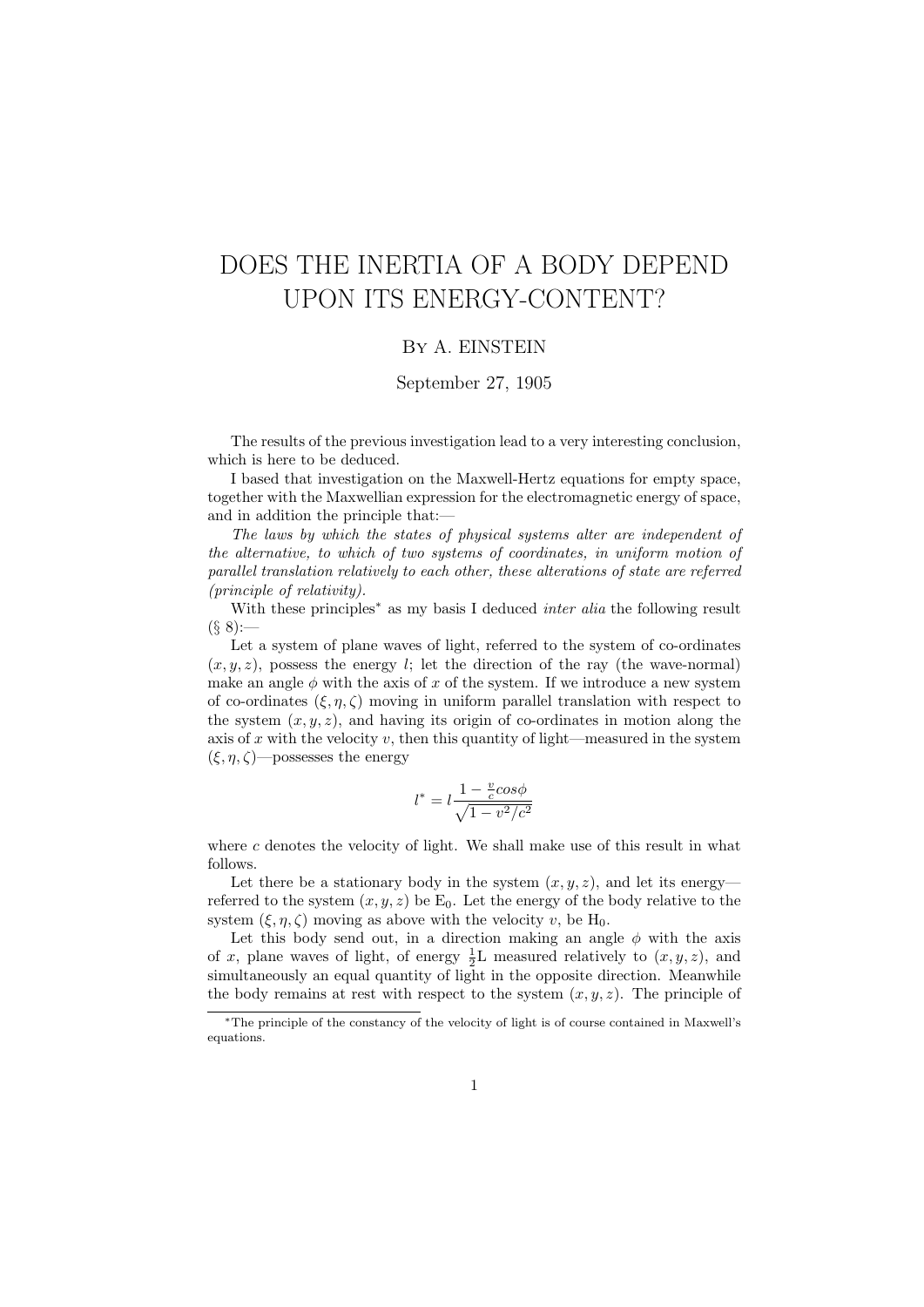energy must apply to this process, and in fact (by the principle of relativity) with respect to both systems of co-ordinates. If we call the energy of the body after the emission of light  $E_1$  or  $H_1$  respectively, measured relatively to the system  $(x, y, z)$  or  $(\xi, \eta, \zeta)$  respectively, then by employing the relation given above we obtain

$$
E_0 = E_1 + \frac{1}{2}L + \frac{1}{2}L,
$$
  
\n
$$
H_0 = H_1 + \frac{1}{2}L + \frac{1 - \frac{v}{c}\cos\phi}{\sqrt{1 - v^2/c^2}} + \frac{1}{2}L + \frac{1 + \frac{v}{c}\cos\phi}{\sqrt{1 - v^2/c^2}}
$$
  
\n
$$
= H_1 + \frac{L}{\sqrt{1 - v^2/c^2}}.
$$

By subtraction we obtain from these equations

$$
H_0 - E_0 - (H_1 - E_1) = L \left\{ \frac{1}{\sqrt{1 - v^2/c^2}} - 1 \right\}.
$$

The two differences of the form  $H - E$  occurring in this expression have simple physical significations. H and E are energy values of the same body referred to two systems of co-ordinates which are in motion relatively to each other, the body being at rest in one of the two systems (system  $(x, y, z)$ ). Thus it is clear that the difference  $H - E$  can differ from the kinetic energy K of the body, with respect to the other system  $(\xi, \eta, \zeta)$ , only by an additive constant C, which depends on the choice of the arbitrary additive constants of the energies H and E. Thus we may place

$$
H_0 - E_0 = K_0 + C,
$$
  
\n
$$
H_1 - E_1 = K_1 + C,
$$

since C does not change during the emission of light. So we have

$$
K_0 - K_1 = L \left\{ \frac{1}{\sqrt{1 - v^2/c^2}} - 1 \right\}.
$$

The kinetic energy of the body with respect to  $(\xi, \eta, \zeta)$  diminishes as a result of the emission of light, and the amount of diminution is independent of the properties of the body. Moreover, the difference  $K_0 - K_1$ , like the kinetic energy of the electron (§ 10), depends on the velocity.

Neglecting magnitudes of fourth and higher orders we may place

$$
K_0 - K_1 = \frac{1}{2} \frac{L}{c^2} v^2.
$$

From this equation it directly follows that:—